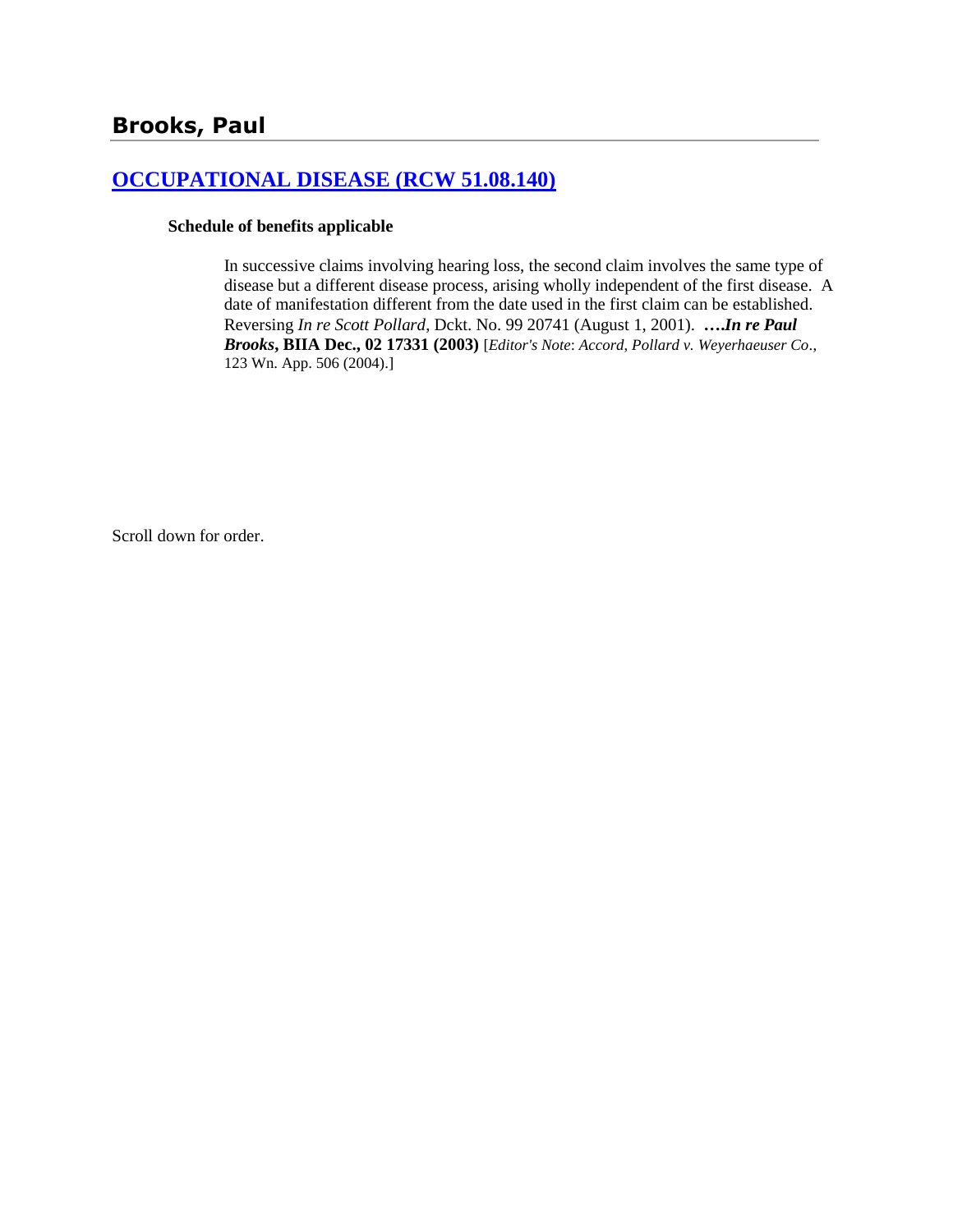# **BEFORE THE BOARD OF INDUSTRIAL INSURANCE APPEALS STATE OF WASHINGTON**

**)**

**) )**

**IN RE: PAUL J. BROOKS ) DOCKET NO. 02 17331**

**CLAIM NO. W-595596 )**

**ORDER DENYING MOTION FOR SUMMARY JUDGMENT AND REMANDING APPEAL FOR FURTHER PROCEEDINGS**

APPEARANCES:

Claimant, Paul J. Brooks, by Springer, Norman & Workman, per Robert R. Hall

Self-Insured Employer, Weyerhaeuser Company & Subsidiaries, by Law Office of Craig A. Staples, per Craig A. Staples

Department of Labor and Industries, by The Office of the Attorney General, per Steve Vinyard, Assistant

The self-insured employer, Weyerhaeuser Company & Subsidiaries, filed an appeal with the Board of Industrial Insurance Appeals on July 16, 2002, from an order of the Department of Labor and Industries dated July 1, 2002. In this order, the Department corrected its order of May 23, 2002; determined that the date the claimant's occupational disease became manifest was July 6, 2001; directed the self-insured employer, Weyerhaeuser Company & Subsidiaries, to pay the claimant a permanent partial disability award of 28.44 percent, less a pre-existing disability of 5.16 percent, for complete loss of hearing in both ears; directed the self-insured employer to purchase and maintain hearing aids for the claimant; and closed the claim. The appeal is **REMANDED FOR FURTHER PROCEEDINGS.**

# **DECISION**

Pursuant to RCW 51.52.104 and RCW 51.52.106, this matter is before the Board for review and decision on timely Petitions for Review filed by the Department and the claimant to a Proposed Decision and Order issued on April 11, 2003, in which the industrial appeals judge reversed the Department order dated July 1, 2002, and remanded the matter to the Department with direction to issue an order closing Claim No. W-595596 with a permanent partial disability award equal to 28.44 percent complete loss of hearing in both ears, less a pre-existing 5.16 percent complete loss of hearing in both ears, and to calculate the monetary award using the rate of compensation in effect in 1979.

47

1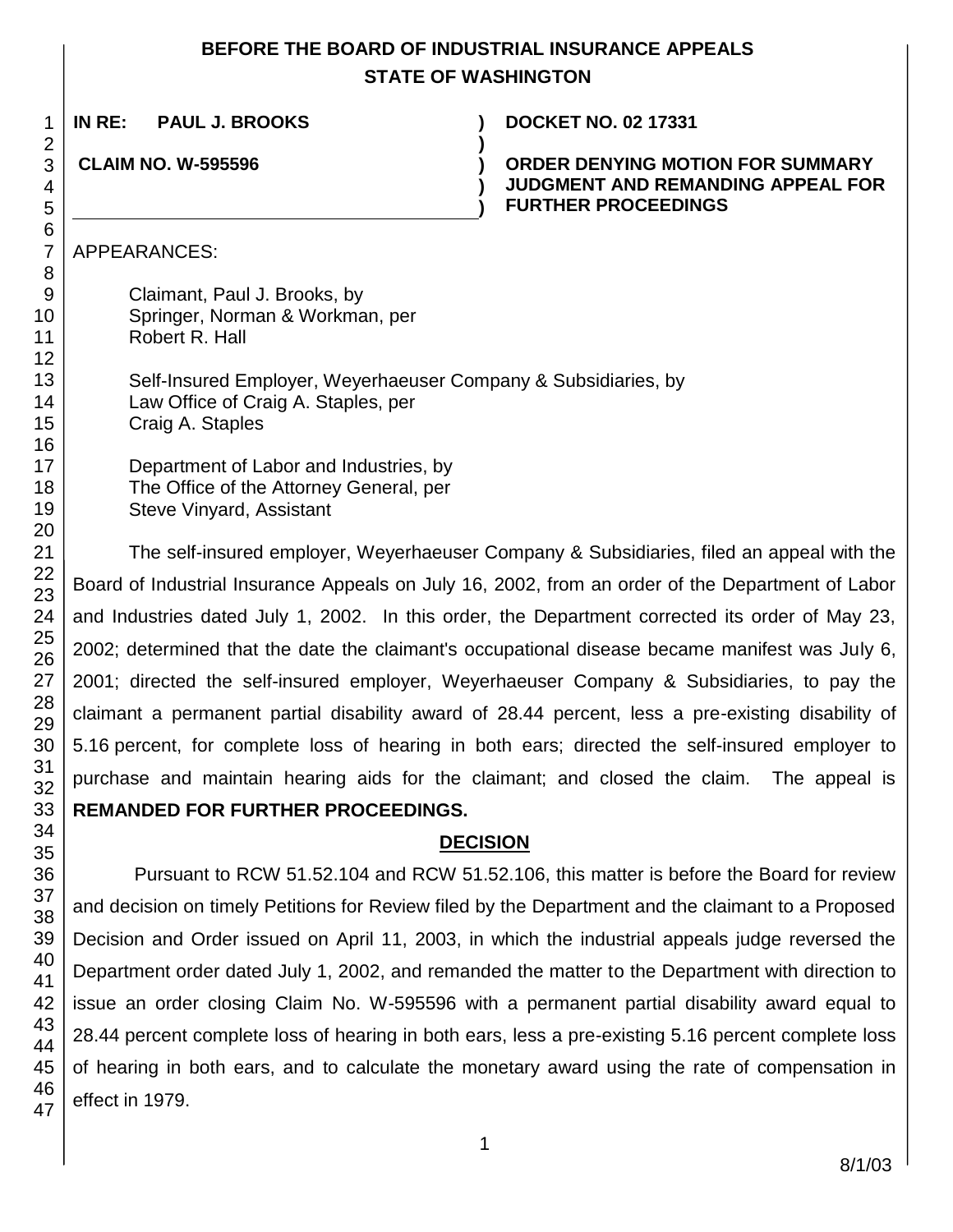The Board has reviewed the evidentiary rulings in the record of proceedings and finds that no prejudicial error was committed. The rulings are affirmed.

We must begin with the acknowledgment that our industrial appeals judge has decided this case in a manner entirely consonant with our previous decision, *In re Scott Pollard*, Dckt. No. 99 20741 (August 1, 2001). We have granted review, however, to overrule our decision in the *Pollard* matter, and we, therefore, deny summary judgment and remand this matter to the hearing process for a determination as to the correct schedule of benefits.

As noted, this matter is before us by way of motion for summary judgment. In reviewing this matter, we have considered the following: the Memorandum in Support of Motion for Summary Judgment, the notarized affidavit of Craig A. Staples (the self-insured employer's attorney in this matter), and the notarized affidavit of Dr. William T. Ritchie as attachments; the claimant's Memorandum in Support of Denial of Motion for Summary Judgment with Exhibit A (December 31, 2002 Memorandum Opinion Re: Cross Summary Judgment Motions from the Pacific County Superior Court in the matter of *Pollard v. Weyerhaeuser Company*) and Exhibit B (hearing tests summary from February 8, 1962 to April 22, 2002) as attachments to the memorandum, and the affidavit of Paul Brooks; the Department's response, dated March 13, 2003, and entitled Department's Memorandum Opposing Employer's Motion for Summary Judgment and Supporting Department's Cross Motion for Summary Judgment, containing attachments designated as follows: Exhibit A, the Declaration of Dr. Charles Souliere; Exhibit A has attachments identified as Exhibit 1, an audiogram test result of the claimant dated April 22, 2002; Exhibit 2, a hearing tests summary (the same summary as Exhibit B attached to the claimant's memorandum); and a hearing loss questionnaire dated January 18, 2002; and Exhibit B, a Department policy statement dated July 15, 1998. As did our industrial appeals judge, we acknowledge the error within the affidavit of Paul Brooks. We agree that this is best treated as a clerical error. Finally, we considered the self-insured employer's Reply Memorandum Re: Motion for Summary Judgment and the supporting declaration of Richard Hodgson, M.D.

The facts are simple and not in dispute. The claimant has a singular work history, in that he worked for Weyerhaeuser from 1971 through July 2001, when he retired. He filed his first claim for occupational hearing loss in September 1984. This claim, S-784517 (hereafter, the "S-claim"), was allowed, and after appeal to the Board, was closed effective October 28, 1986, with a permanent partial disability award equal to 5.15 percent of binaural hearing loss. The order directed that the award be paid according to the schedule of benefits in effect in 1979.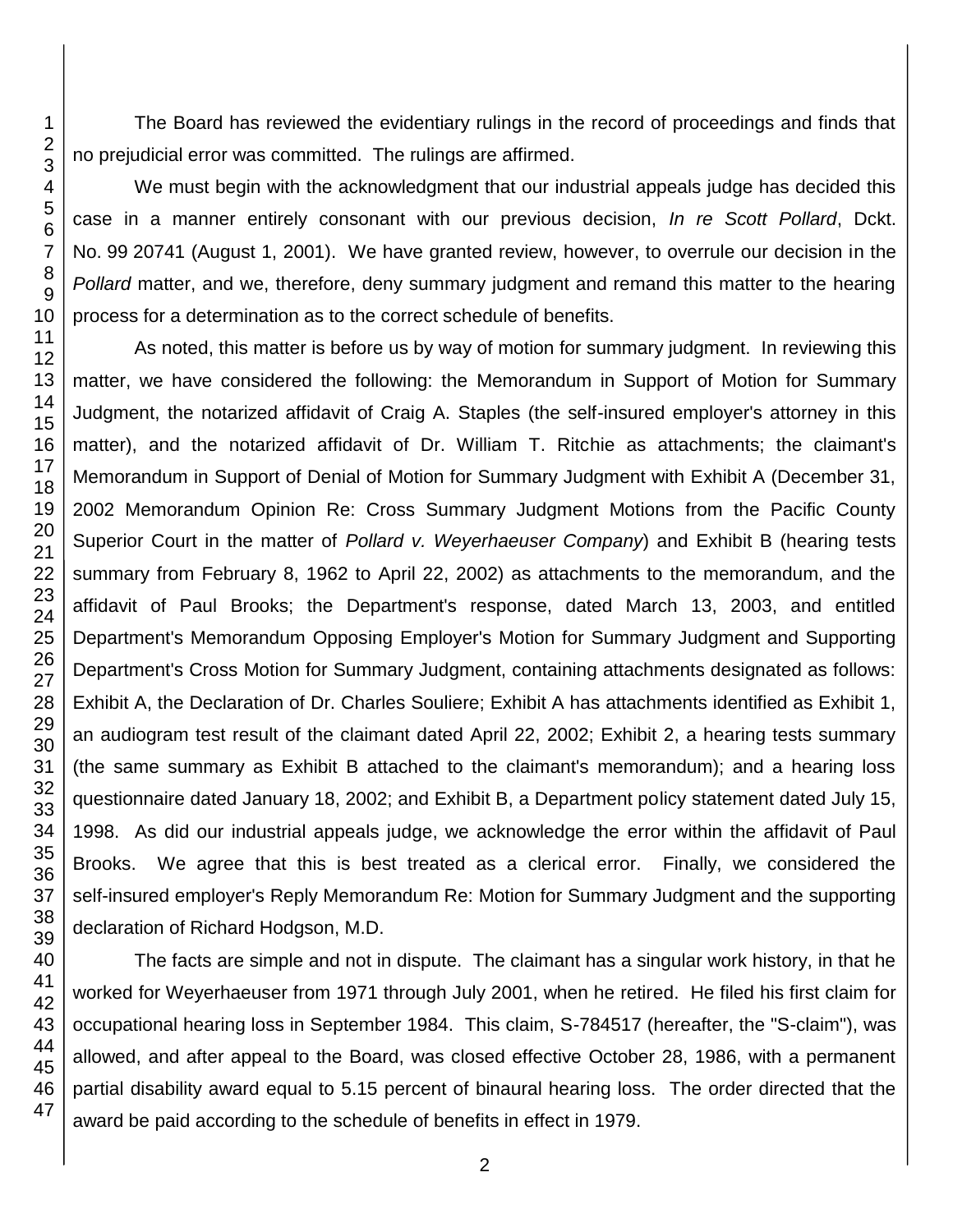After closure of the S-claim, Mr. Brook continued to be exposed to loud levels of noise up through his retirement. In December 2001, shortly after retirement, Mr. Brooks filed this claim, W-595596 (hereafter, the "W-claim"), alleging additional occupational noise-related hearing loss. On July 1, 2001, the Department issued the order under appeal, which determined that Mr. Brooks has 18.44 percent binaural hearing loss, less a pre-existing 5.16 percent hearing loss from the S-claim. The order further set the date of manifestation as that of July 6, 2001, and paid the permanent partial disability award according to the schedule of benefits in effect as of July 6, 2001. The self-insured employer appealed the order, contending that the correct schedule of benefits in the W-claim is that used in the S-claim, pursuant to RCW 51.32.180 and our decision in *Pollard*.

As we noted above, the facts in this matter are not in dispute, nor is the applicable law. RCW 51.32.180, the controlling statute, provides in pertinent part:

(b) for claims filed on or after July 1, 1988, the rate of compensation for occupational diseases shall be established as of the date the disease requires medical treatment or becomes totally or partially disabling, whichever occurs first, and without regard to the date of the contraction of the disease or the date of filing of the claim.

Our decision in this matter turns entirely on the construction of this section of the statute.

In *Pollard*, we held that the statutory language directing that the date of manifestation be determined without regard to the date of contraction of the disease or the date of filing of the claim required the use of a date of manifestation that had been established in a prior different claim involving the same type of disease. In reconsidering this decision, we are mindful of the fact that, at least for claims involving hearing loss, the second application for benefits involves the same type of disease, but is a different disease process, arising wholly independently of the first disease.

It is well established that exposure to sufficient levels of noise over a period of time will cause the death of the hair cells connected to sensory nerves. Once the hair cells are dead, they are replaced with scar tissue. The hearing lost through this process is permanent. However, once a person is removed from the noise causing the death of the hair cells, there will be no further hair cell death or hearing loss, at least not from the prior exposure to injurious levels of noise. Dr. Souliere's declaration states clearly that:

> In my opinion, on a more probable than not basis, Mr. Brooks suffered additional injurious exposure to noise in the course of his employment with Weyerhaeuser at various times from March 9, 1988 through 2001, and the injurious exposure to noise at those times was a proximate cause of an increase in Mr. Brooks' permanent binaural hearing loss from a 5.16% disability to a 28.44% disability. If Mr. Brooks

1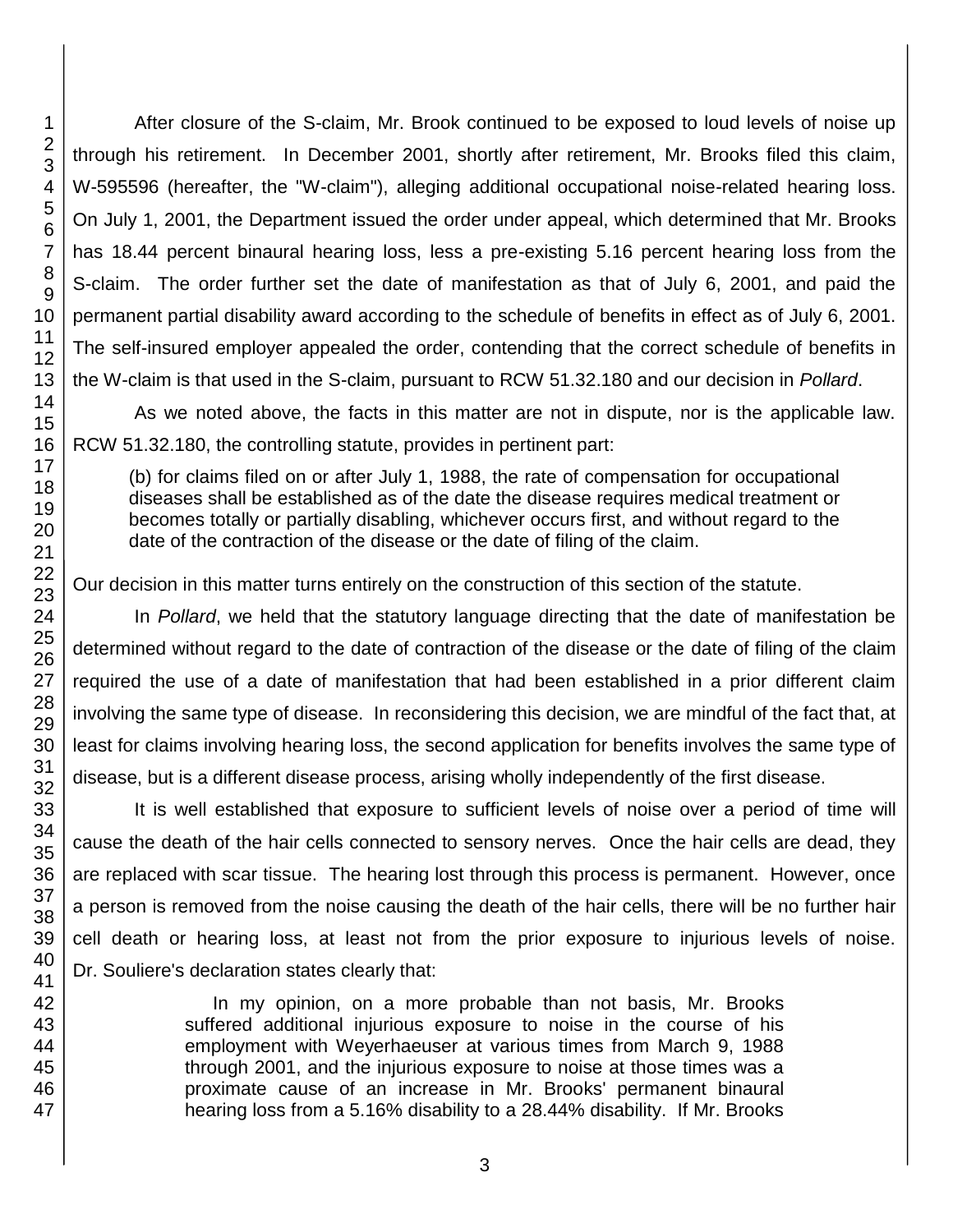had not been exposed to injurious levels of noise between March 9, 1988 and 2001, then his condition would not have been the same: his hearing probably would have been better on July 1, 2002 than it actually was.

In other words, but for the noise exposure occurring from 1988 through 2001, Mr. Brooks would not have had further occupational hearing loss. Thus, while the hearing loss occurring from 1988 through 2001 represents the same disease, it stems from different exposure.

The self-insured employer contends that the language in RCW 51.32.180 requires that for successive occupational disease claims involving the same disease, the date of manifestation must be that which was used for the earlier claim. It appears to argue that the verbiage "without regard to the date of the contraction of the disease or the date of filing the claim" in RCW 51.32.180 mandates that even if the subsequent claim arises independently and out of wholly different circumstances, the earlier date of manifestation must be used when there are two claims involving the same disease. It argues further that this construction is required by use of the words "the disease."

The self-insured employer buttresses this argument by asserting that the claimant should have filed an application to reopen his claim pursuant to RCW 51.32.160, and that Mr. Brooks did not do so because the 7-year aggravation period had expired. In fact, given the medical evidence, the W-claim is not an aggravation of the S-claim. As we stated in *In re Robert Tracy*, BIIA Dec., 88 1695 (1990):

> Frequently a dichotomy is established between a new injury and an aggravation for purposes of providing a framework for analyzing cases like Mr. McDougle's and like the appeal before us. But this is merely a shorthand way of determining the real questions -- but for the original industrial injury, would the worker have sustained the subsequent condition? Or, in the alternative, did some subsequent event or events constitute a supervening cause, independent of his industrial injury? In this case, the evidence supports the latter conclusion.

47 *Tracy*, at 6. The same analysis applies in occupational disease claims. *See In re Leonard Roberson*, BIIA Dec., 89 0106 (1990). In this matter, the hearing loss sustained between 1988 and 2001, the subject of the subsequent W-claim, was independent of the hearing loss sustained by the earlier S-claim. While the W-claim represents a worsening of Mr. Brooks' hearing loss, there is no causal relationship between the S-claim and the W-claim, and the claimant appropriately filed a new occupational disease claim.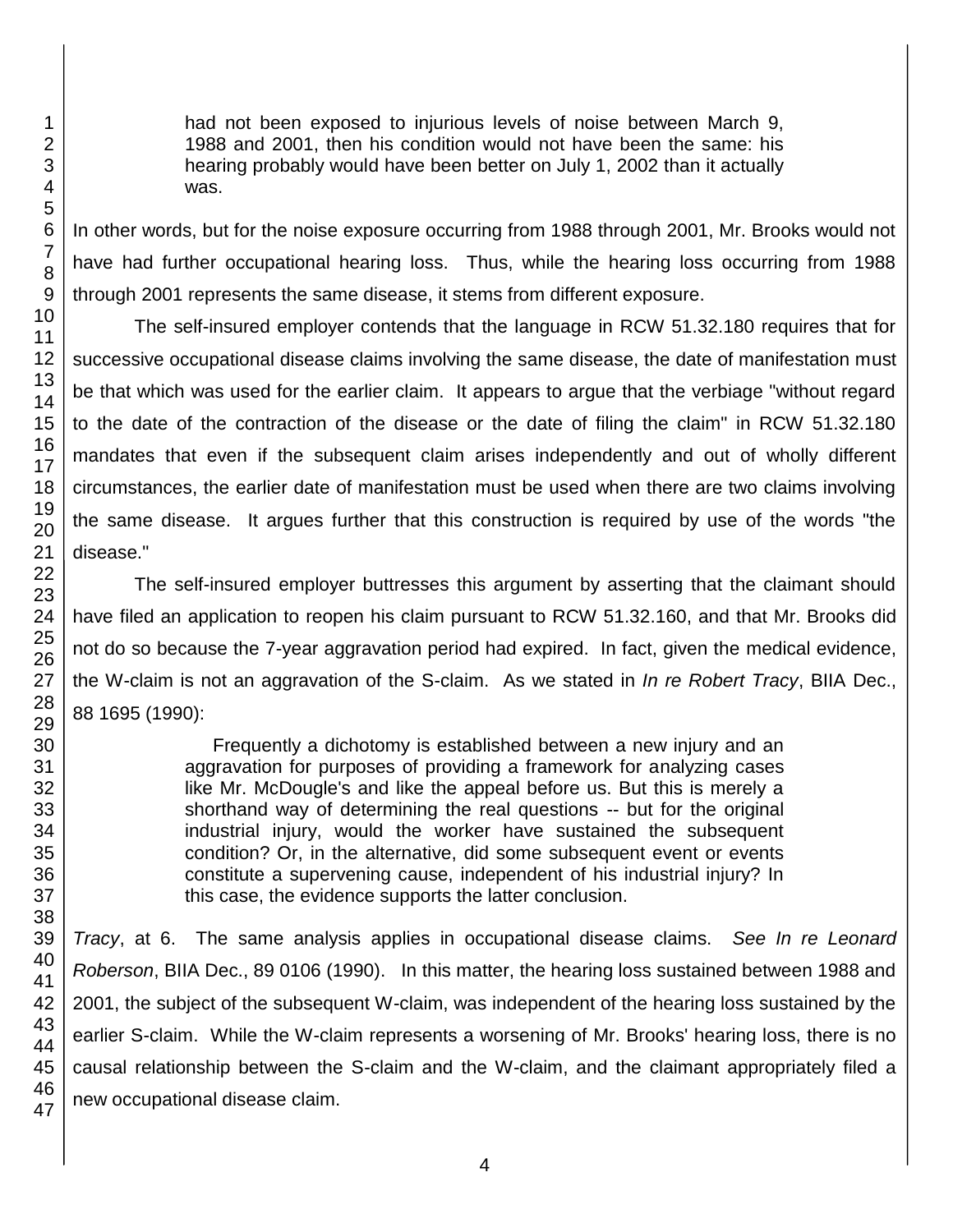Given, then, that the subsequent W-claim does not represent a worsening of the S-claim within the meaning of RCW 51.32.160, the question remains whether RCW 51.32.180 requires the use of the date of manifestation established in an earlier claim for a later claim bearing no causal relationship to the earlier claim. As noted above, the self-insured employer argues that the earlier date must be used because the two claims involve the same disease. We disagree.

First and foremost, we are mindful of the statutory mandate to liberally construe the Industrial Insurance Act to ensure the fair compensation of disabled workers, with all doubts resolved in favor of the employee. *Department of Labor and Industries v. Landon*, 117 Wn.2d 122 (1991). We do not believe it is consonant with the goals of the Industrial Insurance Act to compensate a person at a rate in effect long before either the exposure or the damage occurred. Indeed, this is exactly what the court sought to avoid in *Kilpatrick v. Department of Labor & Indus.*, 125 Wn.2d 222 (1994). *Kilpatrick* involved several claimants who had been exposed to asbestos many years prior to development of the disease that actually killed them. The court stated:

Just as multiple dates of injury will give rise to multiple industrial injury claims, so also will the worker who establishes separate and distinct diseases from asbestos exposure be able to claim separate dates of manifestation.

*Kilpatrick*, at 231. Simply because this is the same type of disease process does not mean that the new claim should be assigned the schedule of benefits used in a prior unrelated claim. But for the additional exposure to noise, Mr. Brooks would not have had additional hearing loss. This is a different disease, unrelated to the first, and should be treated as such.

If we use the analysis urged by the self-insured employer, a person suffering an occupational disease such as carpal tunnel syndrome in the right wrist, who then, 5 years later, manifests carpal tunnel in the left wrist, would be required to use the date of manifestation in the earlier claim. Certainly, it is the same disease and is generally occasioned by the same movement. We note, too, that neither the statute nor *Kilpatrick* would distinguish the two diseases because they were in two different areas of the body.

For the foregoing reasons, we have reconsidered and overrule our decision in *Pollard*. Accordingly, we hereby deny the self-insured employer's motion for summary judgment. We note that there is a cross-motion for summary judgment filed by the Department. However, there is a genuine issue of fact relative to the appropriate schedule of benefits, given the declarations of Dr. Hodgson and Dr. Souliere. Thus, we deny the Department's cross-motion for summary judgment and remand this matter to the hearing process for the taking of evidence relative to the appropriate date of manifestation, consonant with this decision.